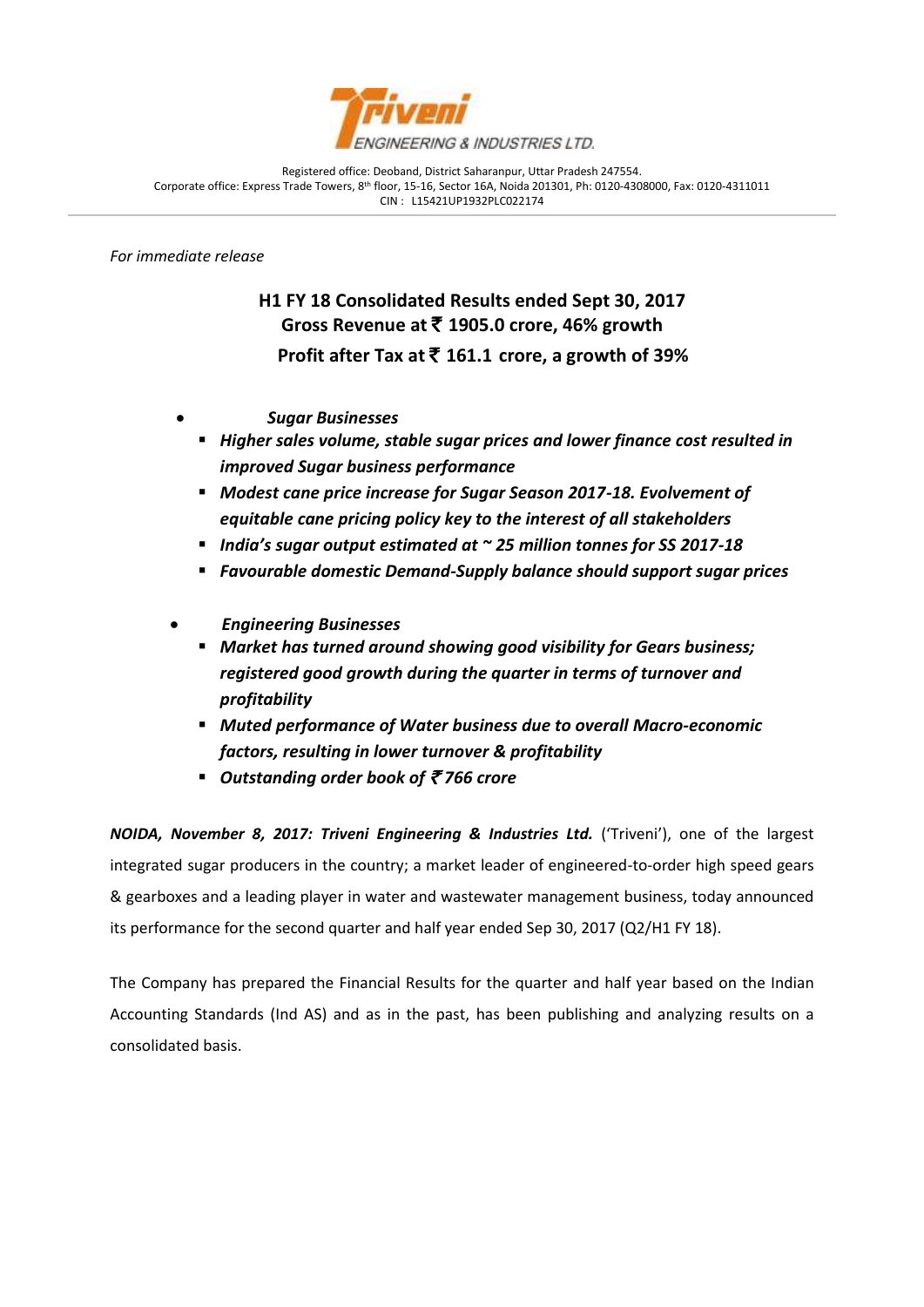## **PERFORMANCE OVERVIEW: Q2/H1 FY 18 (Consolidated)**

|                                                              |          |          |             |          |                 | In $\bar{\tau}$ crore |
|--------------------------------------------------------------|----------|----------|-------------|----------|-----------------|-----------------------|
|                                                              | Q2 FY 18 | Q2 FY 17 | %<br>Change | H1 FY 18 | <b>H1 FY 17</b> | %<br>Change           |
| <b>Gross Revenue</b>                                         | 1060.8   | 675.5    | 57          | 1905.0   | 1305.7          | 46                    |
| <b>EBITDA</b>                                                | 170.3    | 128.7    | 32          | 302.3    | 238.1           | 27                    |
| <b>EBITDA Margin</b>                                         | 16       | 19       |             | 16       | 18              |                       |
| Share of income from<br>Associates                           | 4.9      | 6.5      |             | 7.3      | 11.9            |                       |
| Profit / (Loss) Before Tax                                   | 140.7    | 89.6     | 57          | 224.5    | 152.0           | 48                    |
| Profit / (Loss) After Tax (PAT)                              | 100.6    | 68.0     | 47          | 161.1    | 116.1           | 39                    |
| Other Comprehensive Income<br>(after tax)                    | (0.3)    | 0.2      |             | (0.2)    | 0.6             |                       |
| <b>Total Comprehensive Income</b>                            | 100.3    | 68.2     | 47          | 160.9    | 116.7           | 38                    |
| EPS (not annualized) ( $\overline{\zeta}/\overline{\zeta}$ ) | 3.90     | 2.63     |             | 6.25     | 4.5             |                       |

• Significant improvement in the performance during the period under review mainly attributable to Sugar Business healthy contribution, increased sales volume and low finance cost.

- While there were no Co-generation operations during the quarter, the operations of Distillery were affected due to closure for over a month in H1 FY 18. The distillery has since then resumed its operations.
- Gears business performed well during the quarter resulting in better order booking, turnover and profitability
- The performance of Water business has been muted. Provision has been made for additional losses in Water Business resulting from delayed projects and consequent cost overrun.
- The total debt of the Company as on Sep 30, 2017 is  $\bar{\tau}$  486 crore, which is 72% lower than on 31.03.2017 and 55% lower than on Sep 30, 2016.
- The term loan as at Sep 30, 2017 is at  $\overline{\zeta}$  255.6 crore (including  $\overline{\zeta}$  62.9 crore loans with concessional interest/interest subvention) and the cash credit utilisation has substantially reduced to  $\bar{\tau}$  230.4 crore. During the quarter, the Company repaid total debts amounting to  $\bar{\tau}$ 120.4 crore, including prepayment of  $\bar{z}$  71.5 crore.

Commenting on the Company's financial performance, Mr. Dhruv M. Sawhney, Chairman and Managing Director, Triveni Engineering & Industries Ltd, said:

*"We are pleased to report strongest performance of the Company in a half year. The turnover and profitability of H1 FY 18 increased by 46% and 39% respectively as compared to the corresponding period of previous year. The main reason for this growth is the higher sales volume and healthy contribution margin The Company held about 3.35 lakh tonnes of sugar at the beginning of Q2 and sold 2.56 lakh tonnes during the quarter, resulting in a closing inventory of 0.79 lakh tonnes.*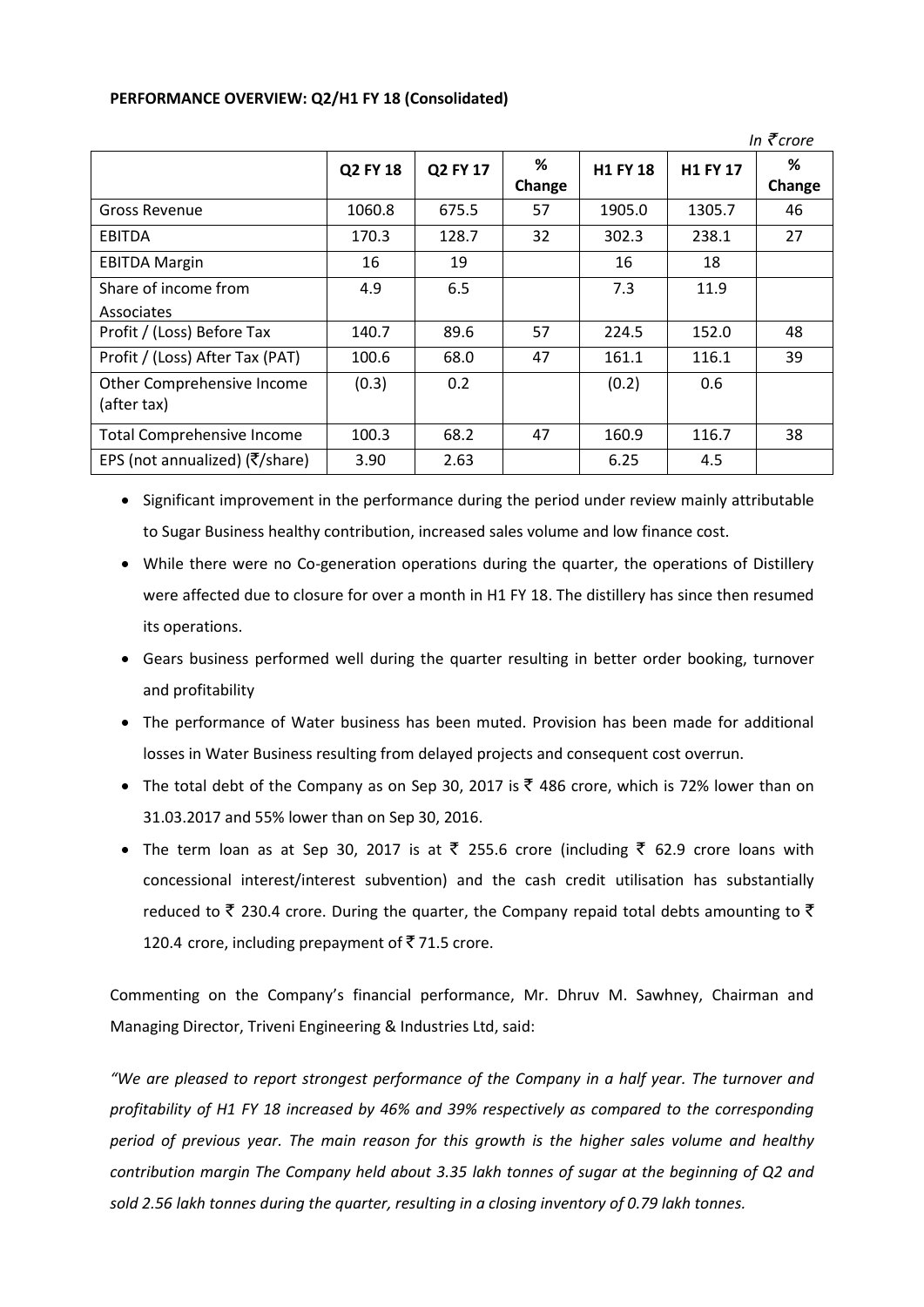*With the estimates of production in the Sugar Season 2017-18 at the level of consumption, the demand supply appears favorable for the sugar prices. While there has been an increase of* ` *100/MT in SAP for the SS 2017-18, the industry looks forward to long term resolution of cane pricing policy in the best interest of all the stakeholders. There are adequate stocks in the country and it is hoped that any import decision need to be carefully evaluated as these have the potential of vitiating the delicate balance of demand and supply, which will not be in the best interest of sugar mills and farmers. The sugar cane crushing in six out of our seven units have already started and we expect much higher cane crush with consistent recoveries for the current season. All these positives will auger well for a strong performance in the coming quarters.*

*Gears business, during the quarter has performed better in terms of turnover and the order booking trends are satisfactory. Our foray into new products is expected to result in better performance in the coming quarters. In the Water business, the order inflow is still lumpy with order finalization getting delayed. Similarly, slow progress on certain projects and delay in completion has resulted in cost escalations, which have adversely impacted the results. We look forward to stable pipeline of orders and normal execution of projects for the business to perform better. The total outstanding order book as on Sep 30, 2017 stood at ₹ 766 crore. We expect more traction in the orders for our Water business as activities towards finalisation has gained momentum.* 

## *- ENDS –*

## **Attached: Details to the Announcement and Results Table**

## About Triveni Engineering & Industries Limited

Triveni Engineering & Industries Limited is a focused, growing corporation having core competencies in the areas of sugar and engineering. The Company is one amongst the largest integrated sugar manufacturers in India and the market leader in its engineering businesses comprising high speed gears, gearboxes, and water treatment solutions. Triveni currently has seven sugar mills in operation at Khatauli, Deoband, Sabitgarh, (all in western Uttar Pradesh), Chandanpur, Rani Nangal and Milak Narayanpur (all in central Uttar Pradesh) and Ramkola (eastern Uttar Pradesh). While the Company's Gears manufacturing facility is located at Mysore, the Water & Wastewater treatment business is located at Noida. The Company currently operates three grid connected co-generation plants and three incidental co-generation plants located across five sugar units and one of the largest single stream molasses based distillery in India, located at Muzaffarnagar.

The Company produces premium quality multi-grade plantation and refined sugar. All of the Sugar units are FSSC-2000:2010 certified. The sugar is supplied not only to household consumers but also to bulk consumers. The Company has supply chain relationship with leading multinational beverage, food & FMCG companies and pharmaceutical companies. It also has a strong presence in branded sugar market through its brand "Shagun". The distillery has a flexible manufacturing process allowing it to produce Ethanol, Extra Neutral Alcohol (ENA), Rectified Spirit (RS) and Special Denatured Spirit (SDS) all of which are renowned for their high quality. Its cogeneration plants in Deoband and Khatauli (Phase I) are registered as Clean Development Mechanism (CDM) projects with UNFCCC. The Company's Khatauli, Deoband, Sabitgarh, Chandanpur & Milak Narayanpur units are also registered as Renewable Energy Certificate (REC) project under CERC.